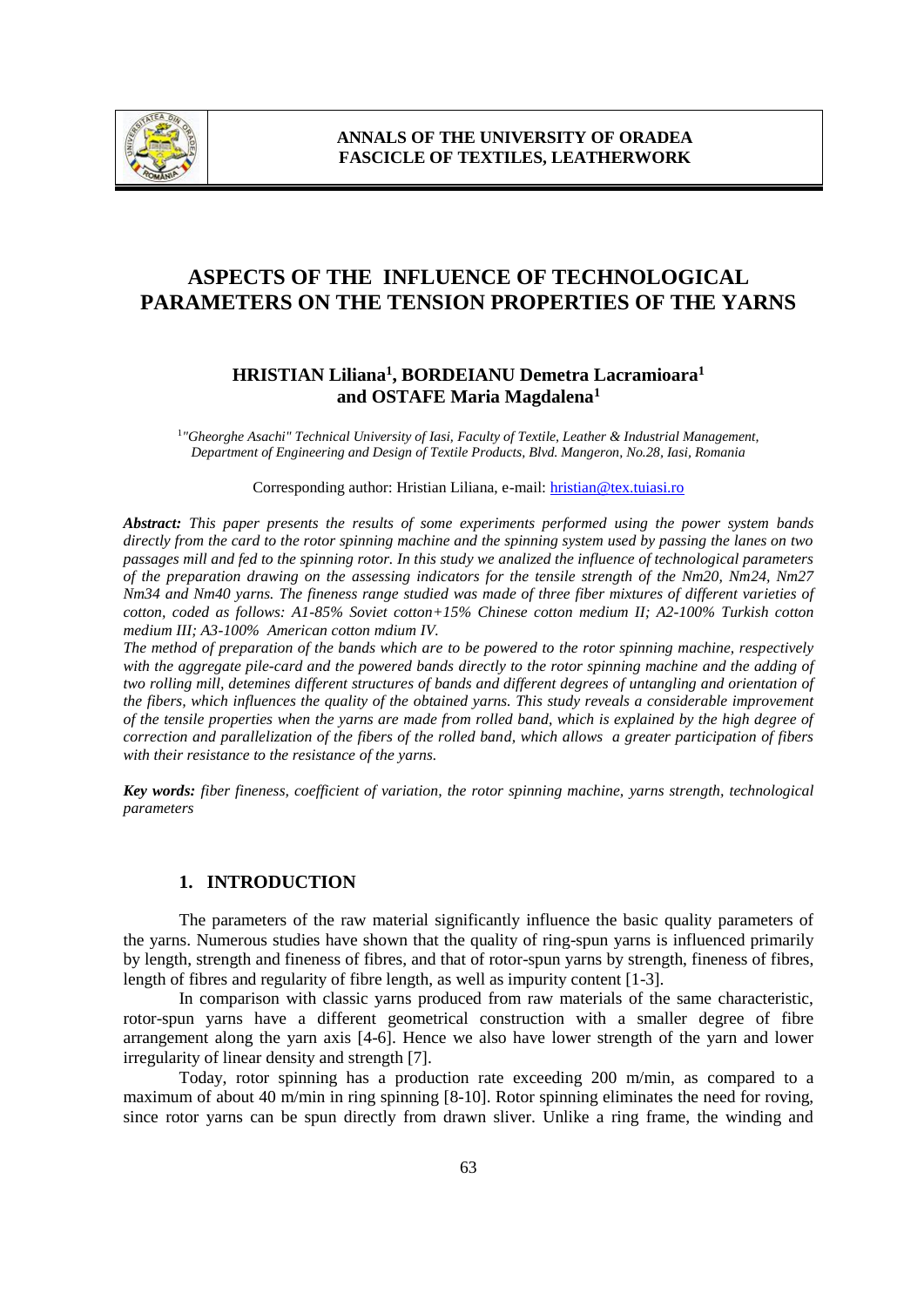

twisting functions are separate and this permits the building of large yarn packages [11-13]. Both these characteristics allow much higher levels of productivity than ring spinning [12-14].

Rotor spinning was initially developed with two main objectives: to provide a more economical spinning system than conventional ring spinning through higher productivity, and to produce yarn of a quality that matches or surpasses that of the conventional ring spinning [14].

The properties most affected are the elongation at break and yarn imperfections, particularly thick places, so that the yarn irregularity is also affected. Increases in winding tension above a given value reduce the yarn quality quite independently of the package mass [13-15]. When the winding tension is low, however, this mass exerts some influence, the yarn quality deteriorating as the package mass increases

## **2. EXPERIMENTAL PART**

#### **2.1. Materials and methods**

The main features of the cotton fibers from the sorts analyzed in the study are shown in Table 1.

| <b>Tuble 1.</b> The conon notes characteristics |            |             |                 |          |            |                 |  |
|-------------------------------------------------|------------|-------------|-----------------|----------|------------|-----------------|--|
| Type and sort                                   | The length | Short fiber | <b>Breaking</b> | Strength | Impurities | <b>Fineness</b> |  |
| of cotton                                       | (mm)       | $(\%)$      | length (km)     | (cN/fb)  | $(\%)$     | (Nm)            |  |
| Turkish                                         | 28,5       | 23,7        | 25,5            | 4,42     | 4,32       | 5770            |  |
| medium III                                      |            |             |                 |          |            |                 |  |
| American                                        | 30,0       | 27,8        | 24,03           | 4,23     | 6,92       | 5682            |  |
| medium IV                                       |            |             |                 |          |            |                 |  |
| Chinese                                         | 30,1       | 17,65       | 20,08           | 3,81     | 2,06       | 5272            |  |
| medium II                                       |            |             |                 |          |            |                 |  |
| Sovietic                                        | 28,8       | 20,0        | 27,76           | 4,04     | 3,08       | 5736            |  |
| medium II                                       |            |             |                 |          |            |                 |  |

*Table 1: The cotton fibers characteristics*

To minimize the number of the impact parameters on the quality of the studied fibers it was adopted the same spinning plan for all fiber blends. The technological parameters used in the experiment are shown in Table 2.

| Table 2: The used spinning Plan |  |  |  |  |
|---------------------------------|--|--|--|--|
|---------------------------------|--|--|--|--|

|                  |       | $Nm_{d}$ |     | D | $\alpha_{p}$ | T       | The speed of                 |
|------------------|-------|----------|-----|---|--------------|---------|------------------------------|
| Machine name     |       |          |     |   |              | (răs/m) | characteristic organ/element |
| 4C card          |       | 0.25     | 100 |   |              |         | 14 rot/min                   |
| Rolling mill     | LB I  | 0,25     | 6   | 6 |              |         | $150 \text{ m/min}$          |
| LB               | LB II | 0.25     | 6   | 6 |              |         | $150$ m/min                  |
| Spinning machine |       | 20       | 80  |   | 80           | 590     | $31.000$ rot/min             |
| <b>BD</b> 200    |       | 24       | 96  |   | 80           | 666     | $31.000$ rot/min             |
|                  |       | 27       | 108 |   | 82           | 738     | 31.000 rot/min               |
|                  |       | 34       | 136 |   | 80           | 840     | $31.000$ rot/min             |
|                  |       | 40       | 160 |   | 80           | 937     | $31.000$ rot/min             |

The properties of blended rotor spun yarn depend upon various factors such as fibre characteristics, machine variables and processing variables. Twist factor is one of the main processing variables in the rotor spinning system.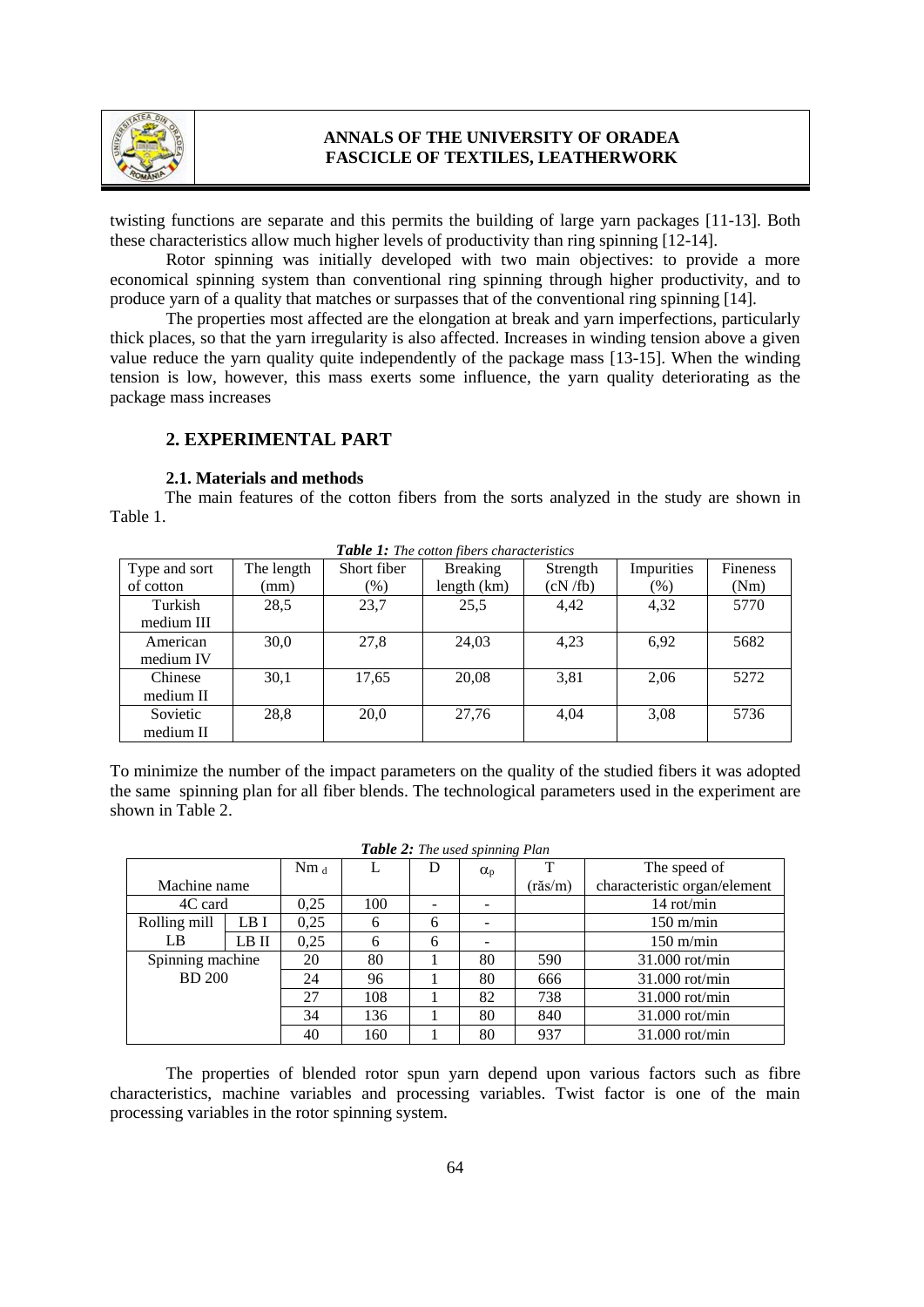

#### **2.2. Results and discussions**

Strength parameters of yarns are especially important for rotor-spun yarns. Due to their different method of forming, these parameters are lower than for ring-spun yarns. Because of their higher elasticity, rotor-spun yarns are used mainly for knitting purposes. This feature makes up for the lower tenacity of these yarns. Table 3 presents the main features of the card and mill blanks obtained for the two versions of spinning system, in the study performed by us.

| Table 3: Characteristics of blanks |                |              |           |              |  |  |
|------------------------------------|----------------|--------------|-----------|--------------|--|--|
| The name of                        | The            | The fineness |           | Irregularity |  |  |
| textile commodity                  | mixture        | Nm           | $CV_{\%}$ | $U(\%)$      |  |  |
| Card blanks                        | A <sub>1</sub> | 0,245        | 2,01      | 4,0          |  |  |
|                                    | A <sub>2</sub> | 0,252        | 1,80      | 4,6          |  |  |
|                                    | $A_3$          | 0,255        | 1,67      | 5,3          |  |  |
| The I st mill blanks               | A <sub>1</sub> | 0,242        | 1,90      | 3,5          |  |  |
|                                    | A <sub>2</sub> | 0,250        | 2,10      | 4,2          |  |  |
|                                    | $A_3$          | 0,253        | 1,50      | 4,2          |  |  |
| The II nd mill blanks              | A <sub>1</sub> | 0,250        | 1,75      | 3,6          |  |  |
|                                    | A <sub>2</sub> | 0,252        | 1,57      | 4,2          |  |  |
|                                    | $A_3$          | 0,247        | 1,48      | 4,5          |  |  |

| <b>Table 3:</b> Characteristics of blanks |  |  |  |
|-------------------------------------------|--|--|--|
|-------------------------------------------|--|--|--|

The average values of the coefficient of variation of resistance to tearing for the range yarns fineness, from the three mixtures, obtained using the supply system of bands directly from the card to the BD rotor spinning machine, are shown in graphical representation of Fig.1.



*Fig. 1: The coefficient of variation of tensile strength depending on the smoothness of yarns obtained on the spinning system directly from the ban, from the card to the BD rotor spinning machine*

The average values of the coefficient of variation of resistance to tearing for the range yarns fineness of the three mixtures obtained by passing the bands from card to the two passages mill and then supplied at the BD rotor spinning machine, are shown in Fig.2 .

It finds that withthe yarns increasing fineness, it increases, also, the coefficient of variation of the ultimate strength, irrespective of the adopted spinning system. For the same finesse yarns it was recorded a substantial variation decrease of the coefficient of resistance to tearing, in spinning yarns from rolled bands.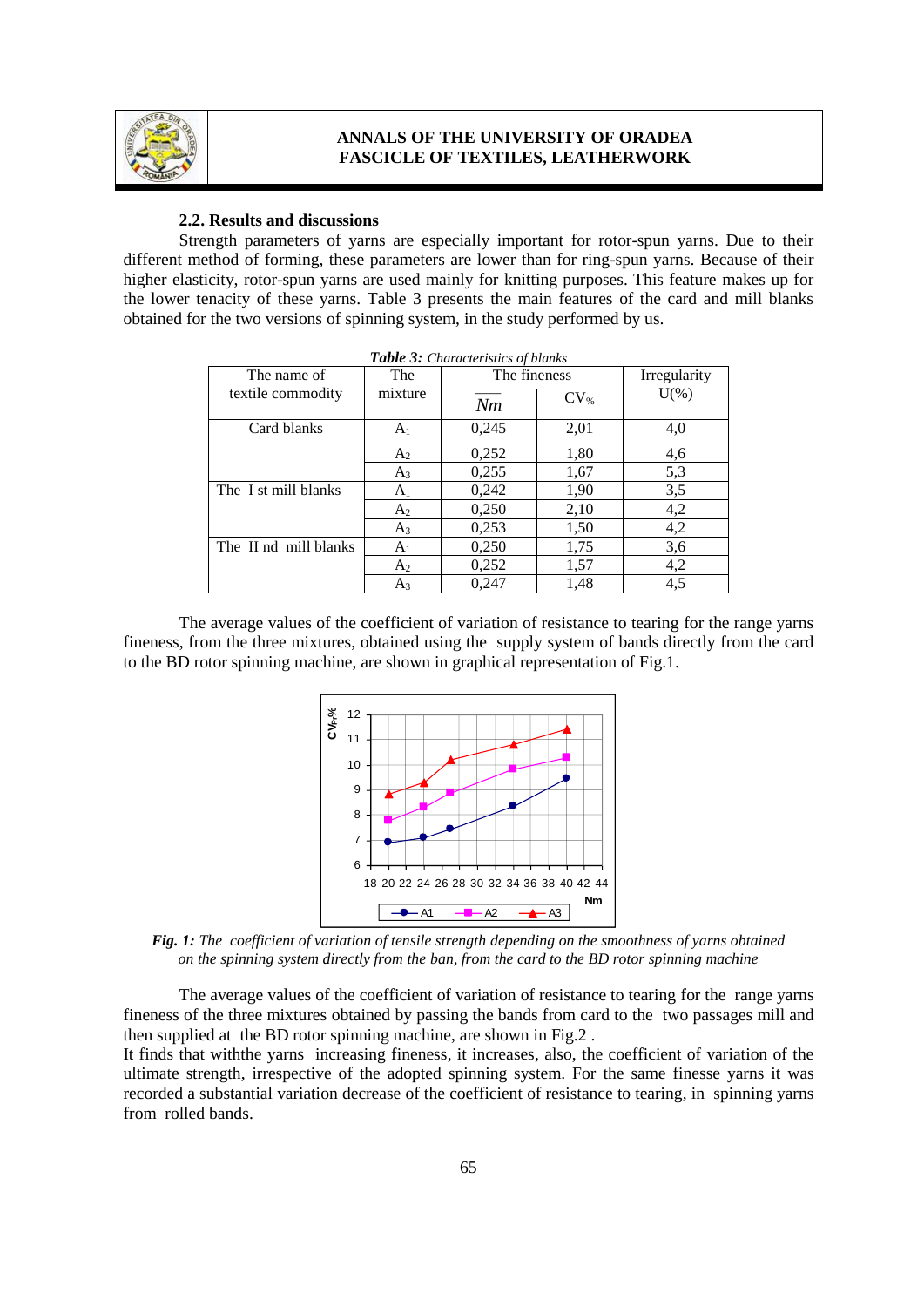



*Fig. 2: The coefficient of variation of tensile strength depending on the fineness of yarns obtained on rolled bands spinning system and supplied to the BD rotor spinning machine*



*Fig. 3: The variations of length breaking ,depending on the fineness of the yarns obtained from the spinning system directly from band card to the BD rotor spinning machine*



*Fig. 4: Length variation depending on the smoothness of breaking wires obtained filariae system rolled strip and fed the BD rotor spinning machine*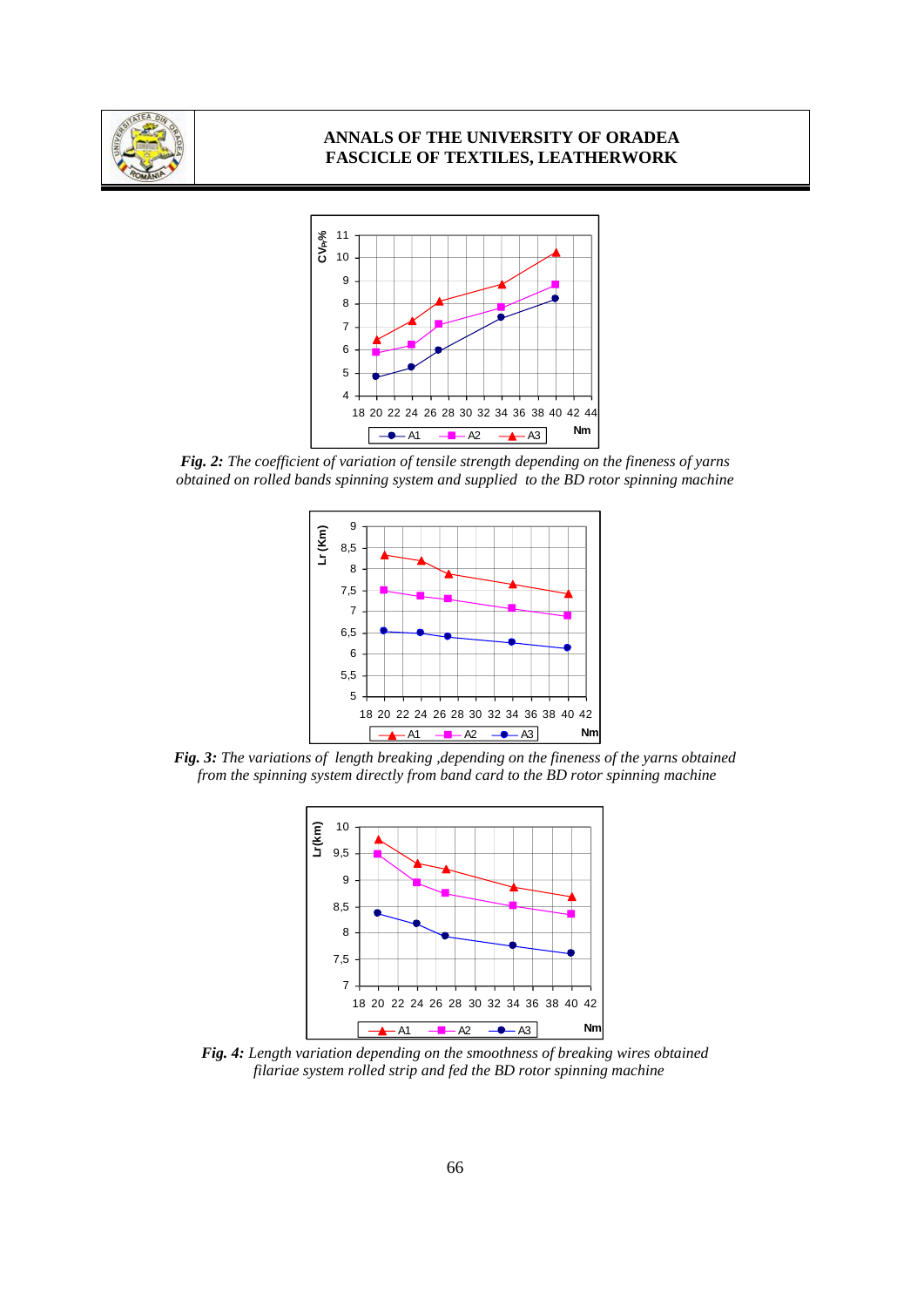

It finds that the breaking length decreases as the threads increases smoothness (Fig. 3), finesse same thread but is higher when using two passages mill to obtain strip that feeds the rotor spinning machine (Fig..4).

So the utilisation of fibre strength is greater than that of the rotor spinning system. Rotor spun yarns are generally produced using high twist factor in order to ensure adequate tenacity in subsequent processing and mechanical performance in use.



*Fig. 5: The variations of the elongation according to finenesse of the yarns obtained from the spinning system supplied directly from card bands to the BD rotor spinning machine*



*Fig. 6: The variations of the elongation according to finenesse of the yarns obtained from the spinning system supplied directly from mill bands to the BD rotor spinning machine*

Elongation at break is significantly influenced by the fineness of the threads and no technological solution adopted in preparation spinning differences înegistrate not exceed one unit (Fig.5, Fig. 6).

### **3. CONCLUSIONS**

From the data obtained, we can conclude the following :

The fineness irregularity increases with the increasing of the fineness. It is noticeably higher when spinning is directly from the band card, due to not only the supplied band irregularity, higher in case of card bands ( $U = 4.6\%$ ) than for mill bands ( $U = 4.2\%$ ) but also the density decreases and the influence of the degree of parallelization of the fibers.